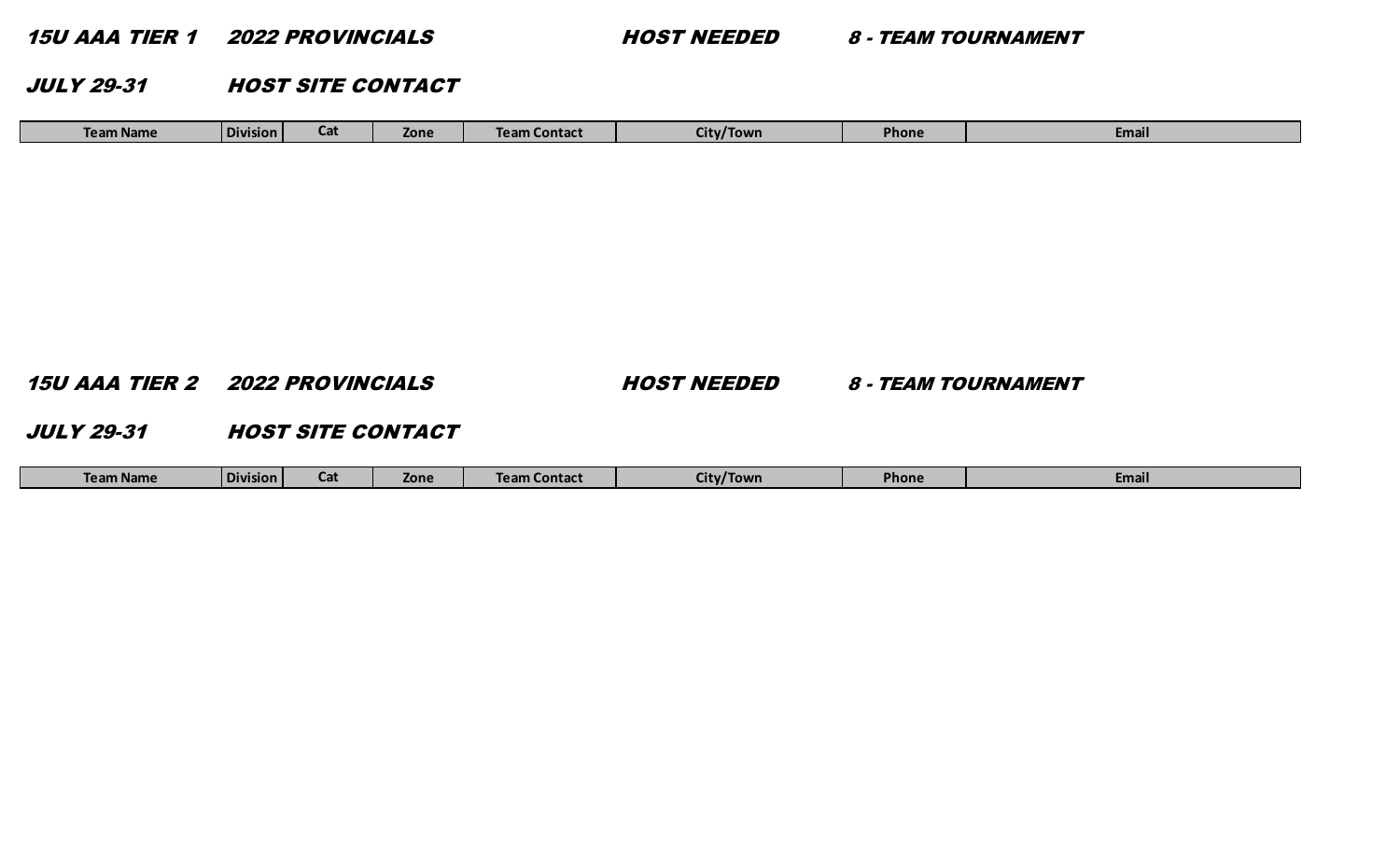15U AA TIER 1 2022 PROVINCIALS SASKATOON 8 - TEAM TOURNAMENT

HOST SITE CONTACT

JULY 15-17 CHRISTA PARENT 270-3316 *administrator@baseballsaskatoon.com*

| <b>Team Name</b>            | <b>Division</b> | Category  | Zone | <b>Team Contact</b> | City/Town            | Phone            | <b>Email</b>                         |
|-----------------------------|-----------------|-----------|------|---------------------|----------------------|------------------|--------------------------------------|
|                             |                 |           |      |                     |                      |                  |                                      |
| <b>Weyburn Beavers</b>      | 15U             | AA Tier 1 |      | Tyrel Hansen        | Weyburn              | (306) 891-8535   | tyrel.flexenergyholdings@sasktel.net |
| Moose Jaw Canucks Red       | <b>15U</b>      | AA Tier 1 |      | Joe Lamey           | Moose Jaw            | (306) 684-1246   | josephalamey@gmail.com               |
| <b>East Central Dodgers</b> | 15U             | AA Tier 1 |      | Chris Nienaber      | Humboldt             | (306) 231-4384   | cnienaber@gmail.com                  |
| Saskatoon A's               | 15L             | AA Tier 1 | b    | Ryan Ottenbreit     | Saskatoon            | (306) 221-6147   | ryanottenbreit@gmail.com             |
| Saskatoon Braves            | 15U             | AA Tier 1 |      | Brandon Bishop      | Saskatoon            | $(306)$ 292-6190 | blbishy11@hotmail.com                |
| Meadow Lake Sox             | 15U             | AA Tier 1 |      | Regan Beck          | Meadow Lake          | (306)240-4600    | recmanager@meadowlake.ca             |
| <b>Unity Cardinals</b>      | 15L             | AA Tier 1 |      | Regan L'Heureux     | Unity                | (306) 228-8405   | regan.lheureux@baytexenergy.com      |
| <b>Prince Albert Royals</b> | <b>15U</b>      | AA Tier 1 |      | Graham McGregor     | <b>Prince Albert</b> | (306)940-4680    | ggwm24@gmail.com                     |

15U AA TIER 2 2022 PROVINCIALS REGINA 10 - TEAM TOURNAMENT

JULY 15-17 HOST SITE CONTACT BRENT BACHIU 540-6154 *admin@baseballregina.com*

| <b>Team Name</b>            | <b>Division</b> | Category  | Zone | <b>Team Contact</b>   | City/Town           | Phone             | <b>Email</b>                |
|-----------------------------|-----------------|-----------|------|-----------------------|---------------------|-------------------|-----------------------------|
|                             |                 |           |      |                       |                     |                   |                             |
| <b>White Butte Broncos</b>  | 15U             | AA Tier 2 |      | Jean-Guy Boudreau     | <b>Emerald Park</b> | (306)519-3696     | jboudreau@brandt.ca         |
| Regina Expos                | 15U             | AA Tier 2 |      | Mike Ruecker          | Regina              | (306)591-7839     | rueckerm@sasktel.net        |
| Regina Blue Jays            | 15U             | AA Tier 2 |      | Lyle Bateman          | Regina              | (306) 570-6026    | lyle.bateman@conexus.ca     |
| Regina Buffalos             | 15U             | AA Tier 2 |      | <b>Brett Salkeld</b>  | Regina              | (306) 586-1528    | bretzky@hotmail.com         |
| Lumsden Cubs                | <b>15U</b>      | AA Tier 2 |      | Justin Lacelle        | Craven              | (306) 529-8375    | justin lacelle@yahoo.ca     |
| Saskatoon Cardinals         | 15U             | AA Tier 2 | b.   | Chris Peterson        | Saskatoon           | (306) 229-3670    | chrispeterson2233@yahoo.com |
| Saskatoon Blue Jay Dirtbags | <b>15U</b>      | AA Tier 2 | b.   | Patrick Bergermann    | Saskatoon           | (306) 227-3894    | pgbergermann@hotmail.com    |
| Macklin Lakers              | 15U             | AA Tier 2 |      | Jason Russell         | Macklin             | $(306)753 - 8073$ | jrussell@pcmals.com         |
| <b>Eston Ramblers</b>       | 15U             | AA Tier 2 |      | <b>Trevor Guillet</b> | Macrorie            | (306) 867-4544    | tgui@live.ca                |
| <b>Battleford Beavers</b>   | 15U             | AA Tier 2 |      | Russell Iverson       | Battleford          | (306)441-6815     | russell.iverson@sasktel.net |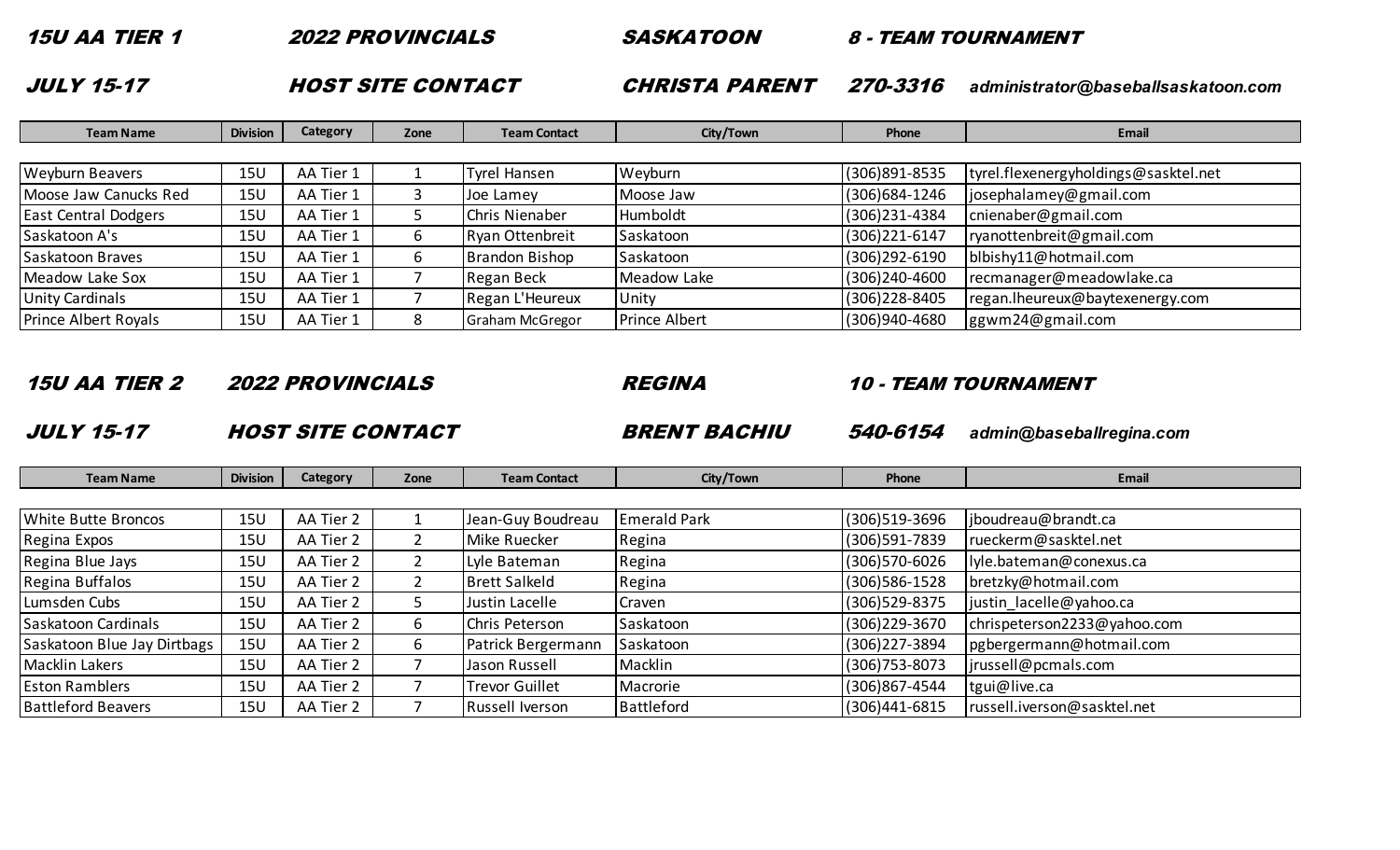15U AA TIER 3 2022 PROVINCIALS MOOSE JAW 9 - TEAM TOURNAMENT

JULY 15-17 HOST SITE CONTACT CHARLIE MEACHER 692-3387 *meacher@sasktel.net*

| <b>Team Name</b>            | <b>Division</b> | Category  | Zone | <b>Team Contact</b>   | City/Town        | Phone             | <b>Email</b>               |
|-----------------------------|-----------------|-----------|------|-----------------------|------------------|-------------------|----------------------------|
|                             |                 |           |      |                       |                  |                   |                            |
| Regina White Sox            | 15U             | AA Tier 3 |      | Jason Foster          | Regina           | (306) 570-2749    | jfk494949@gmail.com        |
| <b>Gull Lake Greyhounds</b> | 15 <sub>U</sub> | AA Tier 3 |      | <b>Tyson Mignault</b> | <b>Gull Lake</b> | (306) 671-0024    | tmigs@hotmail.com          |
| Moose Jaw Canucks Grey      | 15U             | AA Tier 3 |      | Darcy Macdonald       | Moose Jaw        | $(306)313 - 6101$ | macdonalddarcy@hotmail.com |
| <b>Esterhazy Cyclones</b>   | 15 <sub>U</sub> | AA Tier 3 | 4    | <b>Chad Lussier</b>   | Esterhazy        | (306) 222-7116    | lussier@csbp.ca            |
| <b>Sask Five Giants</b>     | 15 <sub>U</sub> | AA Tier 3 |      | <b>Richard Pauls</b>  | Martensville     | (306) 281-7723    | rgpauls07@gmail.com        |
| <b>Wynyard Blues</b>        | 15U             | AA Tier 3 |      | Tod Bolt              | Wynyard          | (306) 554-7967    | todbolt17@yahoo.ca         |
| Saskatoon Blue Jay Bandit   | <b>15U</b>      | AA Tier 3 | 6.   | Jennifer Salzsauler   | Saskatoon        | (306) 612-3898    | jennstevens21@hotmail.com  |
| Edam Blue Sox               | <b>15U</b>      | AA Tier 3 |      | Jacob Troesch         | Edam             | (780) 205-3203    | jacob.troesch@cenovus.com  |
| <b>NE Knights</b>           | 15U             | AA Tier 3 | 8    | Trevor Wiebe          | Gronlid          | (306) 921-4710    | tlwiebe85@gmail.com        |

| <i><b>15U AA TIER 4</b></i> |  | <b>2022 PROI</b> |  |
|-----------------------------|--|------------------|--|
|-----------------------------|--|------------------|--|

15U AA TIER 4 2022 PROVINCIALS ESTEVAN 8 - TEAM TOURNAMENT

JULY 15-17 HOST SITE CONTACT MEL MURRAY 421-6904 *m.murray@sasktel.net*

| <b>Team Name</b>           | <b>Division</b> | Category  | Zone | <b>Team Contact</b> | City/Town  | Phone             | <b>Email</b>                   |
|----------------------------|-----------------|-----------|------|---------------------|------------|-------------------|--------------------------------|
|                            |                 |           |      |                     |            |                   |                                |
| <b>Estevan Brewers</b>     | 15U             | AA Tier 4 |      | Karl Mckenzie       | Macoun     | (306) 421-6482    | karl.mckenzie@dnow.com         |
| Redvers A's                | 15 <sub>U</sub> | AA Tier 4 |      | Aydan Lawless       | Maryfield  | (306)840-7760     | oilcountry12@icloud.com        |
| Lafleche Merchants         | 15 <sub>U</sub> | AA Tier 4 |      | Dave Starke         | Lafleche   | (306) 472-7725    | dstarke@hotmail.ca             |
| Langenburg Miners          | 15 <sub>U</sub> | AA Tier 4 |      | <b>Grant Weber</b>  | Langenburg | $(306)496 - 7013$ | bj.p@sasktel.net               |
| Saskatoon Braves           | 15 <sub>U</sub> | AA Tier 4 |      | Chris Abrametz      | Saskatoon  | (306) 321-6804    | cabrametz@hotmail.com          |
| Saskatoon Blue Jay Crush   | <b>15U</b>      | AA Tier 4 | b    | <b>Keith Perry</b>  | Saskatoon  | (306) 290-4177    | kgp669@mail.usask.ca           |
| Saskatoon Rockhound A's    | 15U             | AA Tier 4 |      | Clayton Wotherspoon | Saskatoon  | (306) 221-9687    | claytonwotherspoon@hotmail.com |
| Saskatoon Blue Jay Bombers | <b>15U</b>      | AA Tier 4 |      | <b>Kris Barnes</b>  | Saskatoon  | $(306)713 - 2638$ | kerbarnes@hotmail.com          |